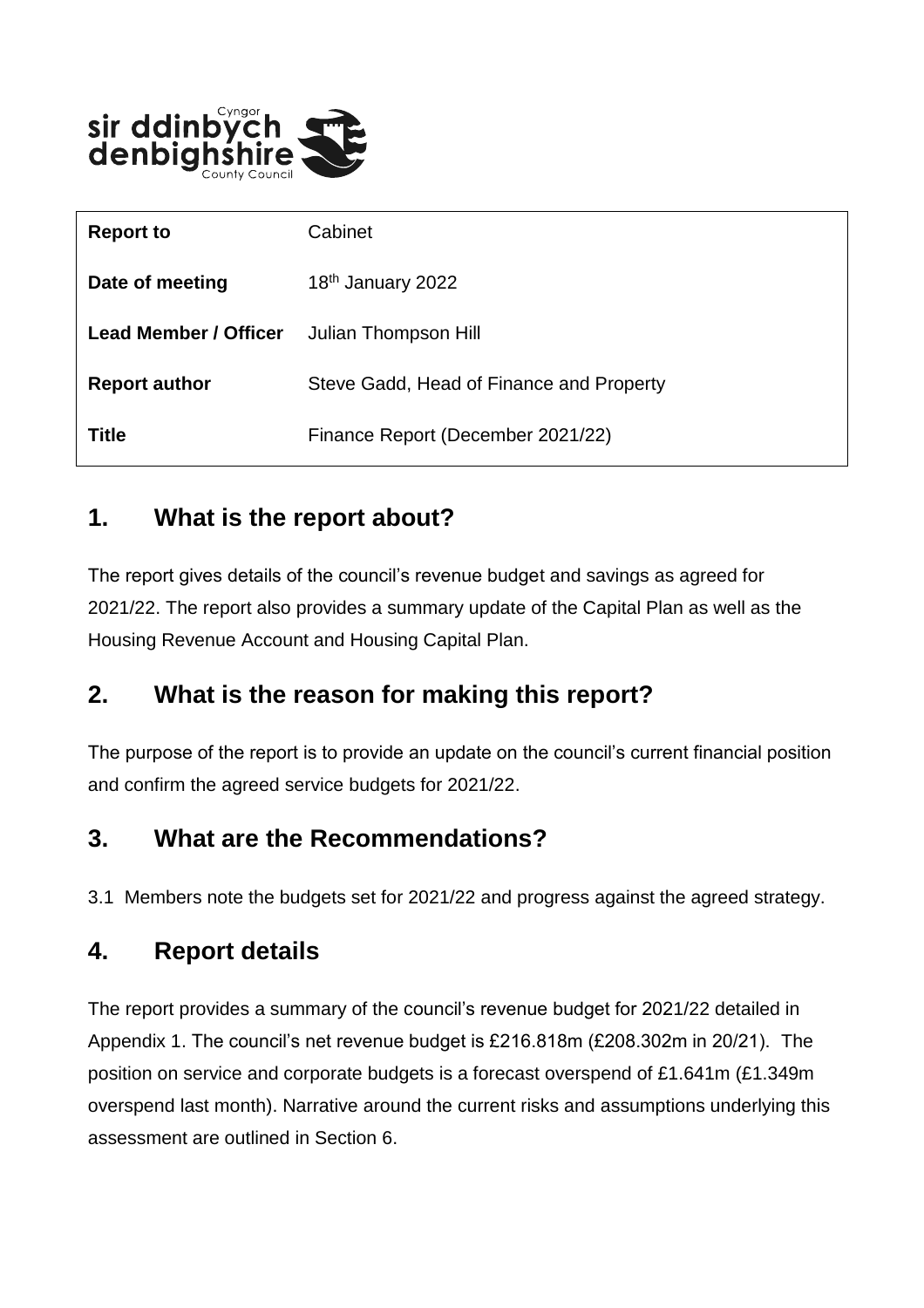The 2021/22 budget required service savings and efficiencies of £2.666m to be identified and agreed as detailed below:

- Fees and Charges inflated in line with agreed Fees and Charges policy (£0.462m).
- Operational efficiencies (£690k) mostly identified by services throughout the year and within Head Service delegated responsibility in consultation with Lead Members.
- Savings of £0.781m have also been identified which change service provision in some way and which were shared in detail with Cabinet and Council in the December briefings.
- 1% (£0.733m) Schools efficiency target from Schools Delegated Budgets.

The operational savings and fees and charges increases are assumed to have been achieved and the schools' savings are delegated to the governing bodies to monitor and deliver.

# **5. How does the decision contribute to the Corporate Priorities?**

Effective management of the council's revenue and capital budgets and delivery of the agreed budget strategy underpins activity in all areas, including corporate priorities.

## **6. What will it cost and how will it affect other services?**

Significant service narratives explaining variances and risks are detailed in Appendix 2, however the following should also be noted:

**6.1 Impact of Corona Virus** - The strategy of working in partnership with Welsh Government continues to ensure significant grant funding to help with Covid related pressures. So far eight expenditure claims for April to November have been submitted amounting to £5.85m. Two income claims amounting to £3.15m for quarters 1 and 2 have also been submitted. It is expected that the income claims will start to reduce now as the wider Covid restrictions have reduced, however expenditure claims are likely to continue. Obviously this will depend on the still changing situation regarding the Omicron variant.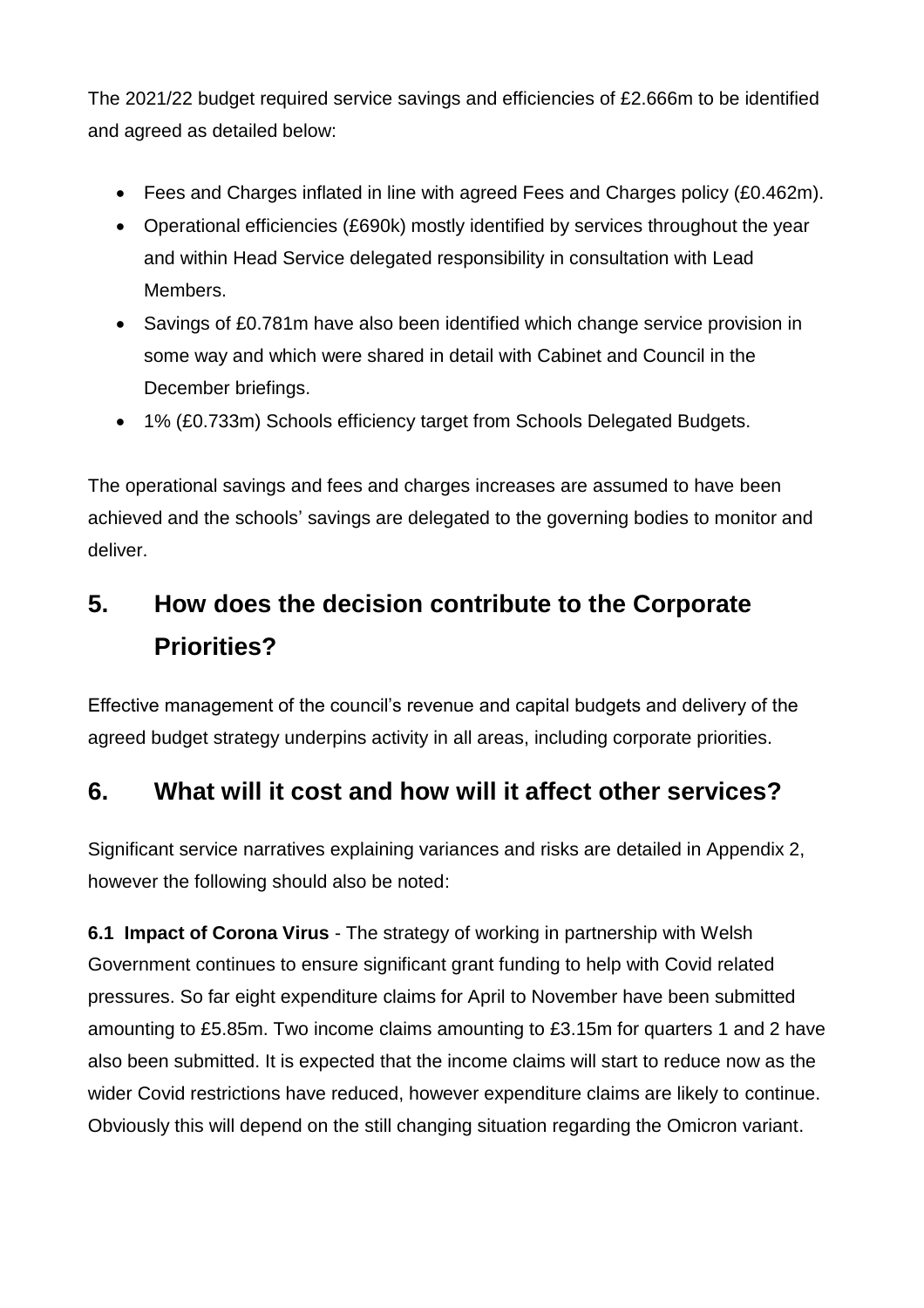**6.2 Corporate Budgets** – Currently projected to break even. However the following risks were identified in previous months, some of which have now been resolved. This may allow for the release of contingency to help fund service overspends in future months.

- Ongoing impact of Covid on the Council Tax Yield this is still a risk although performance in this area is recovering
- Ongoing impact on the Council Tax Reduction Scheme At present the additional budget agreed as part of the 21/22 is enough to fund the projected spend in this area – however this remains a volatile area that is impacted by the wider economic situation
- Pay settlements for 2021/22 the recent offer by employees regarding local government workers and the announcement regarding teachers' pay can be funded within the pressures included in the 21/22 budget. However it should be noted that the non-teachers' pay offer still has yet to be agreed and therefore remains a risk.

The position will continue to be monitored closely over the coming months.

**6.3 Schools** - The budget agreed by Council for 2021/22 included a total net additional investment (excluding increases in Welsh Government grants) in schools delegated budgets of just over £2.5m. The latest projection for school balances to be carried forward into 2022/23 is a net credit balance of £4.179m, which represents a decrease of £1.491m on the balances brought forward into 2021/22 of £5.670m. There is a small underspend of £120k on non-delegated budgets. The movement largely relates to the one-off Covid grants received last financial year which boosted school reserves and which are now projected to be spent this financial year on the catch-up and Covid recovery programme in schools.

**6.4 The Housing Revenue Account (HRA)**. The latest revenue position assumes a decrease in balances at year end of £1.316m, which is £0.663m more than the £653k at the time the budget was approved. The Capital programme for 2021/22 currently stands at £29.3m is largely allocated between planned improvements to existing housing stock (£13m) and new build developments and acquisitions (£16m).

**6.5 Treasury Management** – At the end of December, the council's borrowing totalled £241.621m at an average rate of 3.68%. Investment balances were £18.9m at an average rate of 0.04%.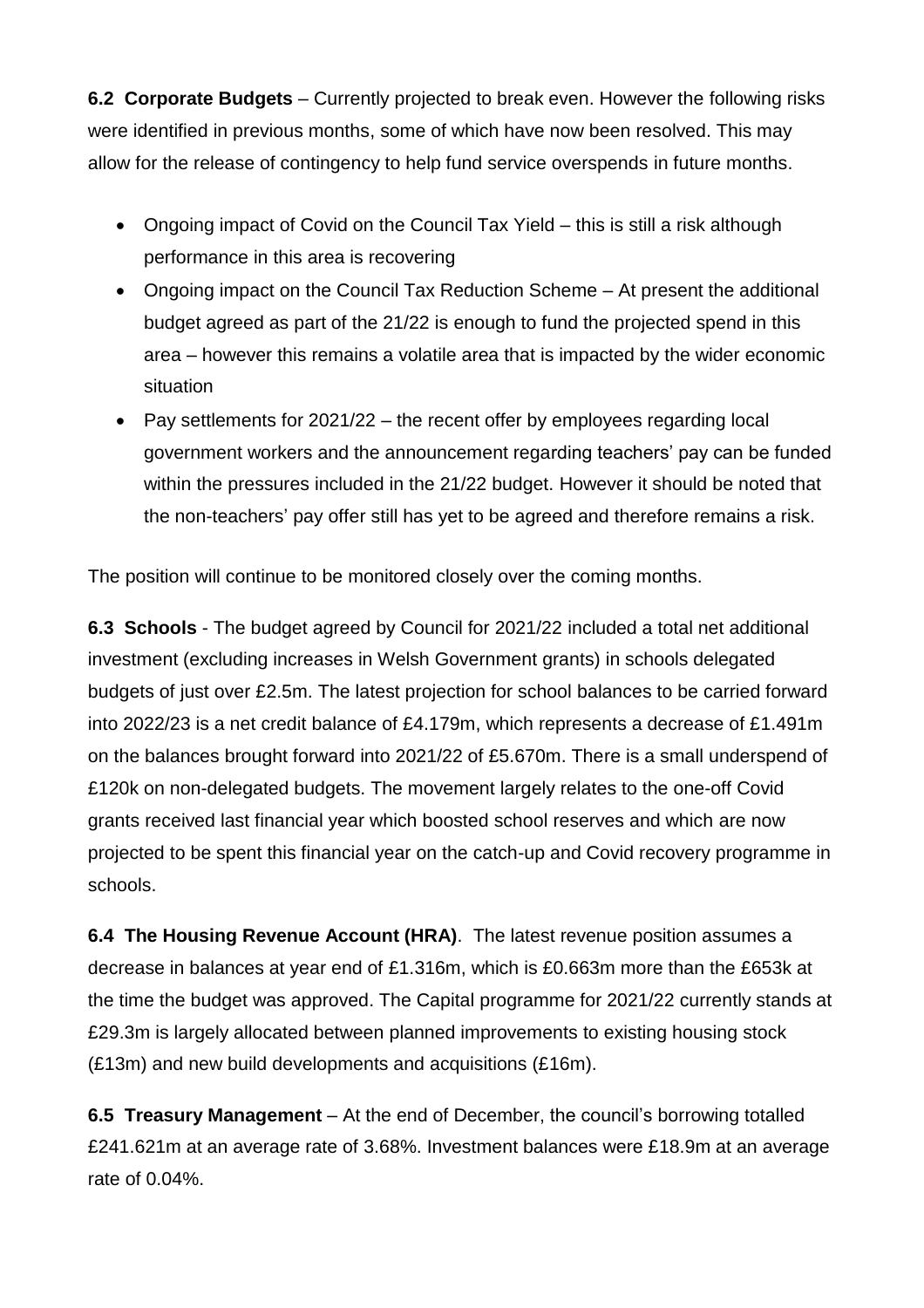**6.6** A summary of the council's **Capital Plan** is enclosed as Appendix 3. The approved capital plan is £47.72m with expenditure to date of £22.3m. Appendix 4 provides an update on the major projects included in the overall Capital Plan.

# **7. What are the main conclusions of the Well-being Impact Assessment?**

A Well-being Impact Assessments for the Council Tax rise was presented to Council on 26 January.

# **8. What consultations have been carried out with Scrutiny and others?**

In addition to regular reports to the Corporate Governance Committee, the budget process has been considered by SLT, Cabinet Briefing, Group Leaders and Council Briefing meetings. The School Budget Forum have been included in the proposals through-out the year. Trade Unions have been consulted through Local Joint Consultative Committee. The Covid pandemic did impact on the level of consultation and engagement with the public, however plans are in place to engage early with all stakeholders during the budget process for 2022/23.

## **9. Chief Finance Officer Statement**

It is welcome that Covid financial assistance has been confirmed for the whole of 2021/22 by Welsh Government. However it should be noted that some of the criteria have been tightened which may mean that services have to fund some additional pressures. Monitoring continues to show pressures in the usual areas of Homelessness and Childrens' Services. Significant investment has gone into these areas in recent years and it is expected that that need will continue. Initial pressures have already been included in the Medium Term Financial Plan and these will be finalised as part of the on-going budget process.